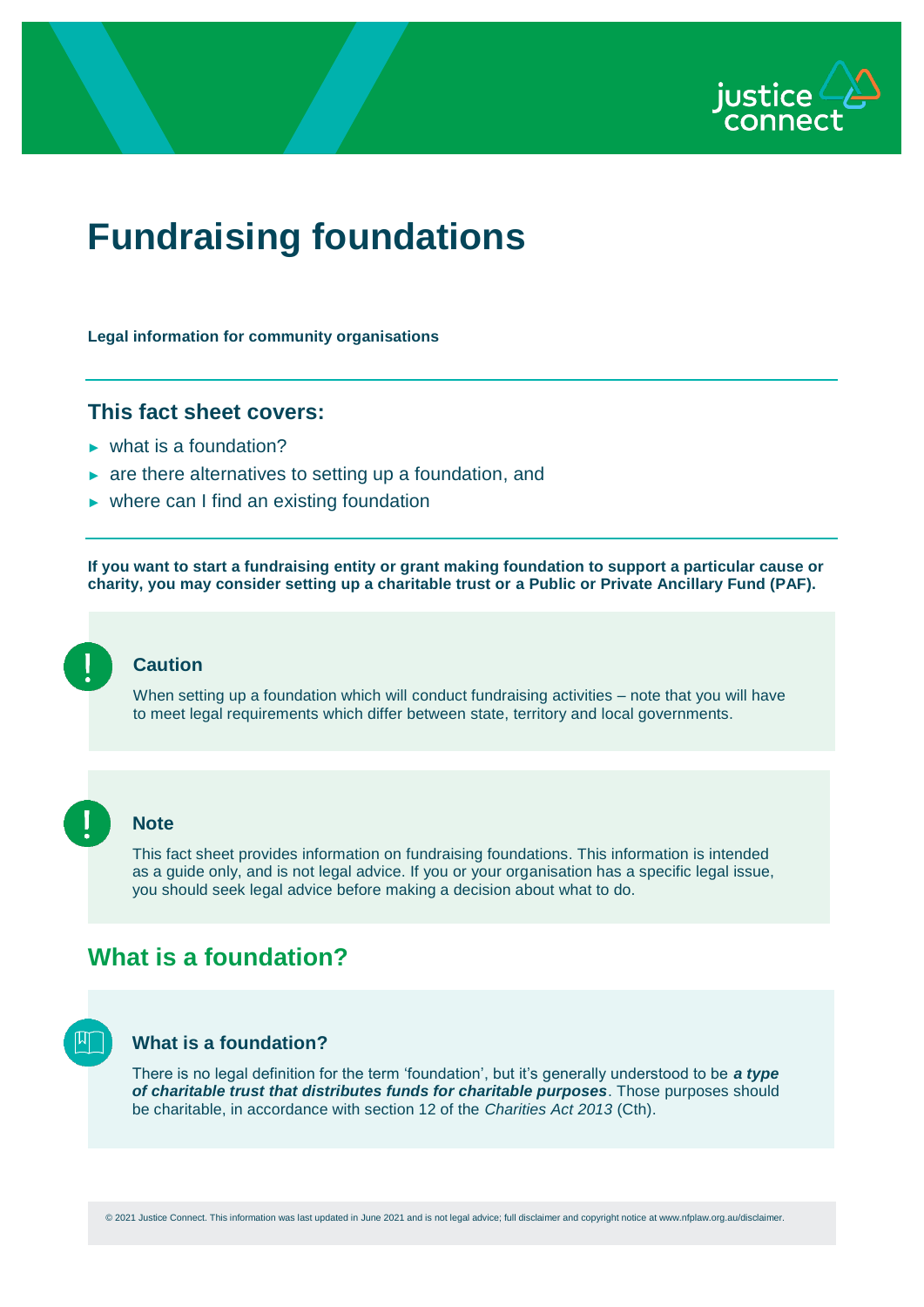The foundation will be not-for-profit and generally managed by trustees. The laws that apply to trusts in Australia are complex, so we suggest you speak with a lawyer to understand the risks and obligations before setting up a trust.

### **What is a Public or Private Ancillary Fund (PAF)?**

PAFs are *types of foundations that are endorsed as deductible gift recipients* (**DGR**s). This means that donations made to these funds may be tax deductible.



#### **Note on DGR**

Your organisation will have to:

- meet various requirements to be endorsed (officially recognised) by the Australian Tax Office (**ATO**) as a deductible gift recipient (**DGR**) (a 'special tax status'), and
- once endorsed, comply with ATO reporting requirements

For more information see our [DGR webpage and guide.](https://www.nfplaw.org.au/DGR)

### **Are there alternatives to setting up a foundation?**

A simpler alternative to setting up your own structure is to find an existing foundation that you could contribute to in support of your cause.

Some existing foundations will allow you to establish named sub-funds or special accounts and will manage the administration for you. Through an existing foundation you can set up a fund in memory of a loved one, or in support of a particular charity or cause, without the cost and administrative difficultly of setting up your own PAF.

### **Where can I find an existing foundation?**

Most trustee companies have Public Ancillary Funds.

There are also independent, community-owned foundations in Australia. You can search the [Australian](https://www.australiancommunityphilanthropy.org.au/mapping-australian-community-foundations/)  [Community Philanthropy website](https://www.australiancommunityphilanthropy.org.au/mapping-australian-community-foundations/) for foundations.

Local foundations can respond to donors of all backgrounds. Two of the larger foundations, the [Australian](https://www.communityfoundation.org.au/)  [Communities Foundation](https://www.communityfoundation.org.au/) and [Lord Mayor's Charitable Foundation,](https://www.lmcf.org.au/about) have a variety of giving options, including setting up named sub-funds. There can be minimum requirements for setting up a named subfund (for example, the Australian Communities Foundation requires a minimum contribution of \$20,000). There may also be other local community foundations near you that offer the same possibilities.



#### **Note**

Not-for-profit Law generally can't assist individuals or organisations looking to establish a PAF or other form of charitable trust. If you think this might be a good option for you, you should seek independent legal advice.